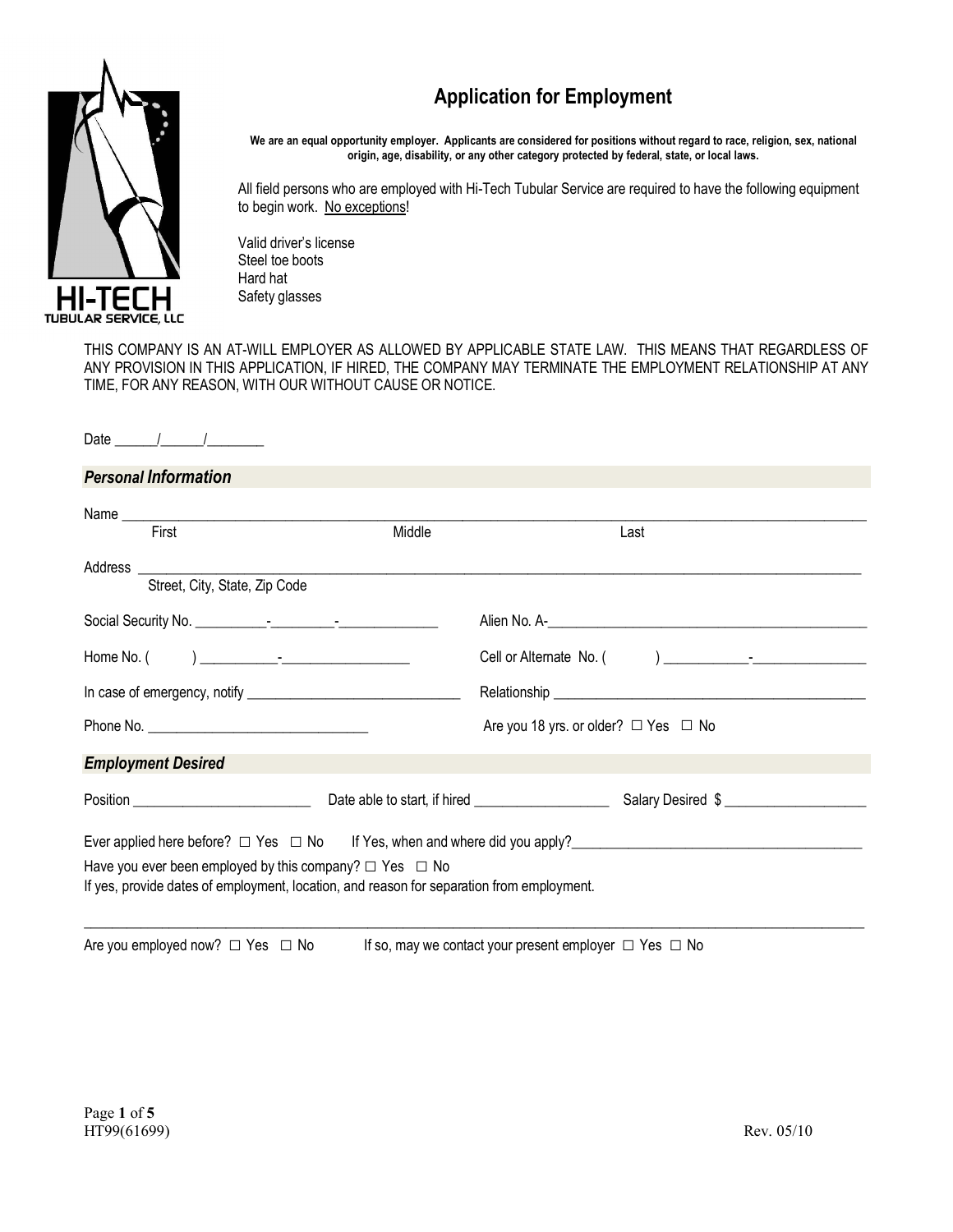#### INSTRUCTIONS FOR ANSWERING THE NEXT THREE QUESTIONS

- 1. All applicants: Do not include convictions that were seals, eradicated, erased, annulled by a court, or expunged, or convictions that resulted in referral to a diversion program.
- 2. Utah applicants: Limit any response to felony convictions only. Do not respond to the third question regarding arrests.

Have you ever plead guilty or no contest to, or been convicted of any criminal offense?  $\Box$  Yes  $\Box$  No

Have you ever been arrested for any matters for which you currently are out on bail or on your recognizance pending trial ?

□ Yes □ No

CRIMINAL OFFENSES ONLY: If you answered Yes, to any of the above three questions, please provide the date(s) and explain in accordance with the above instructions so that individual circumstances can be considered.  $\_$  ,  $\_$  ,  $\_$  ,  $\_$  ,  $\_$  ,  $\_$  ,  $\_$  ,  $\_$  ,  $\_$  ,  $\_$  ,  $\_$  ,  $\_$  ,  $\_$  ,  $\_$  ,  $\_$  ,  $\_$  ,  $\_$  ,  $\_$  ,  $\_$  ,  $\_$  ,  $\_$  ,  $\_$  ,  $\_$  ,  $\_$  ,  $\_$  ,  $\_$  ,  $\_$  ,  $\_$  ,  $\_$  ,  $\_$  ,  $\_$  ,  $\_$  ,  $\_$  ,  $\_$  ,  $\_$  ,  $\_$  ,  $\_$  ,

 $\_$  ,  $\_$  ,  $\_$  ,  $\_$  ,  $\_$  ,  $\_$  ,  $\_$  ,  $\_$  ,  $\_$  ,  $\_$  ,  $\_$  ,  $\_$  ,  $\_$  ,  $\_$  ,  $\_$  ,  $\_$  ,  $\_$  ,  $\_$  ,  $\_$  ,  $\_$  ,  $\_$  ,  $\_$  ,  $\_$  ,  $\_$  ,  $\_$  ,  $\_$  ,  $\_$  ,  $\_$  ,  $\_$  ,  $\_$  ,  $\_$  ,  $\_$  ,  $\_$  ,  $\_$  ,  $\_$  ,  $\_$  ,  $\_$  ,

*Criminal convictions or arrests will not automatically disqualify an applicant from a particular job. The Company will consider the nature of the crime, its seriousness, the substantial relation to the position's functions and qualifications, the number of occurrences, the applicant's age at the time of the crime, the time elapsed since the crime, the applicant's entire work and educational history, employment references and recommendations, and the business necessity of any exclusions when required by law.*

Have you ever initiated an act of violence in the workplace? □ Yes □ No<br>If Yes, please provide the date(s) and explain so that individual circumstances can be considered. A "Yes" answer will not necessarily disqualify you from employment.

 $\_$  ,  $\_$  ,  $\_$  ,  $\_$  ,  $\_$  ,  $\_$  ,  $\_$  ,  $\_$  ,  $\_$  ,  $\_$  ,  $\_$  ,  $\_$  ,  $\_$  ,  $\_$  ,  $\_$  ,  $\_$  ,  $\_$  ,  $\_$  ,  $\_$  ,  $\_$  ,  $\_$  ,  $\_$  ,  $\_$  ,  $\_$  ,  $\_$  ,  $\_$  ,  $\_$  ,  $\_$  ,  $\_$  ,  $\_$  ,  $\_$  ,  $\_$  ,  $\_$  ,  $\_$  ,  $\_$  ,  $\_$  ,  $\_$  ,

 $\_$  ,  $\_$  ,  $\_$  ,  $\_$  ,  $\_$  ,  $\_$  ,  $\_$  ,  $\_$  ,  $\_$  ,  $\_$  ,  $\_$  ,  $\_$  ,  $\_$  ,  $\_$  ,  $\_$  ,  $\_$  ,  $\_$  ,  $\_$  ,  $\_$  ,  $\_$  ,  $\_$  ,  $\_$  ,  $\_$  ,  $\_$  ,  $\_$  ,  $\_$  ,  $\_$  ,  $\_$  ,  $\_$  ,  $\_$  ,  $\_$  ,  $\_$  ,  $\_$  ,  $\_$  ,  $\_$  ,  $\_$  ,  $\_$  ,

#### *Employment Desired*

| $\frac{1}{2}$<br><b>Education</b>   | <b>School Name &amp; Location</b><br>(Address, City, State) | # of Years<br>Completed | Graduate?                                             | <b>Course of Study</b> |
|-------------------------------------|-------------------------------------------------------------|-------------------------|-------------------------------------------------------|------------------------|
| Grammar                             |                                                             |                         | Yes, Year<br>∣ No                                     |                        |
| High School                         |                                                             |                         | Yes, Year <u>Nessan New York and The</u><br>i No      |                        |
| College                             |                                                             |                         | $\Box$ Yes, Year $\_\_\_\_\_\_\_\_\_\_\_\_\_$<br>: No |                        |
| Bus./Tech./Trade or<br>Post College |                                                             |                         | Yes, Year ________<br>i No                            |                        |

Subjects of special study or research work? \_\_\_\_\_\_\_\_\_\_\_\_\_\_\_\_\_\_\_\_\_\_\_\_\_\_\_\_\_\_\_\_\_\_\_\_\_\_\_\_

| <b>Special Technical Skills</b> |  |
|---------------------------------|--|
|                                 |  |

Present enlistment in National Guard or Reserves? □ Yes □ No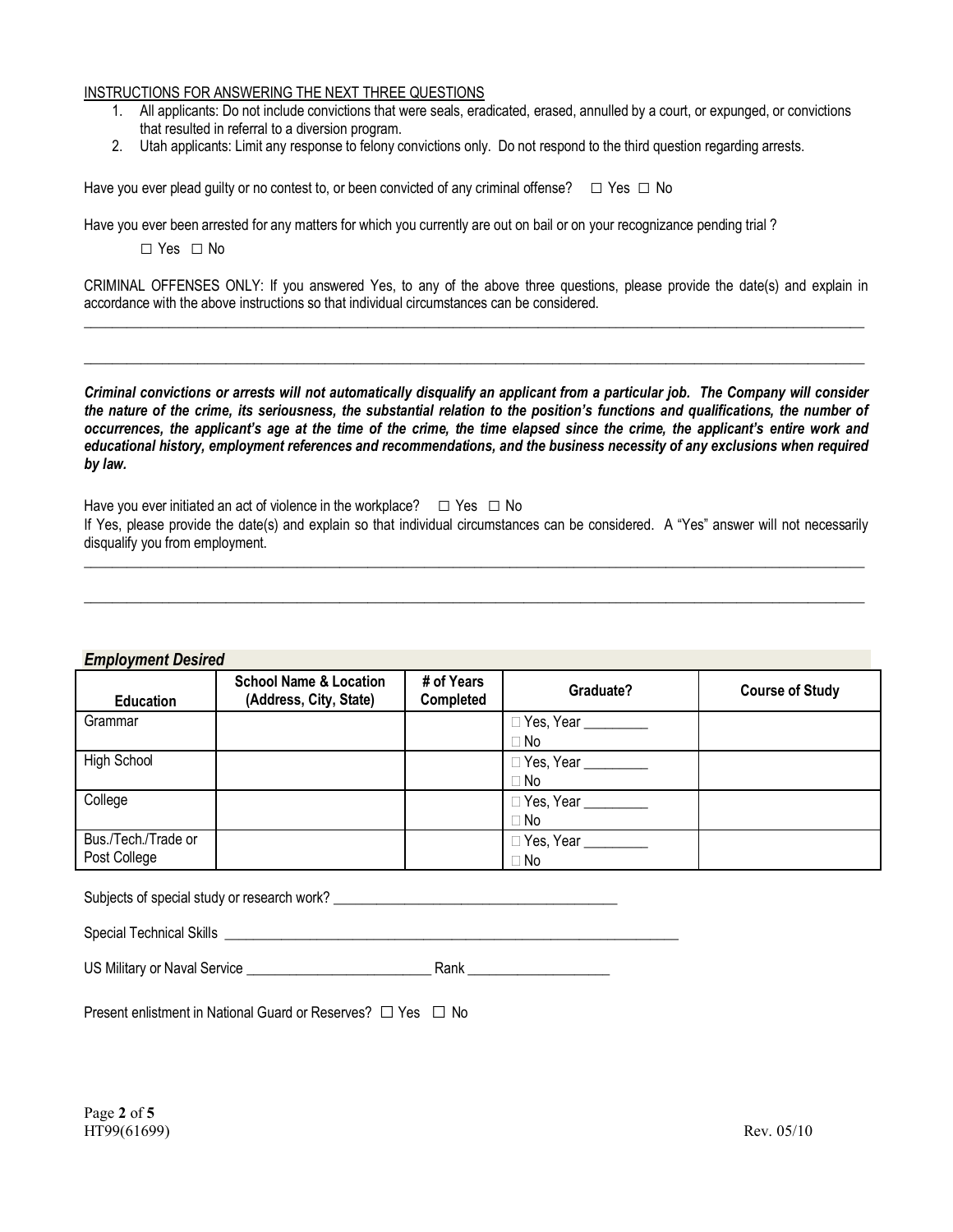## *Work Experience*

Employer

Please list the names of your present and/or previous employers in chronological order with present or last employer listed first. Account for all periods of time including any period of unemployment. If self-employed, supply firm name and business references. You may include any verifiable work performed on a volunteer basis, internships, or military service. Your failure to completely respond to each inquiry may disqualify you from consideration for employment.

| <b>Name</b>                | <b>Address</b>                                                                                                                                                                                                                 | <b>Type of Business</b> |  |
|----------------------------|--------------------------------------------------------------------------------------------------------------------------------------------------------------------------------------------------------------------------------|-------------------------|--|
| Telephone (                |                                                                                                                                                                                                                                |                         |  |
|                            |                                                                                                                                                                                                                                |                         |  |
|                            |                                                                                                                                                                                                                                |                         |  |
|                            |                                                                                                                                                                                                                                |                         |  |
|                            |                                                                                                                                                                                                                                |                         |  |
|                            |                                                                                                                                                                                                                                |                         |  |
| Employer                   |                                                                                                                                                                                                                                |                         |  |
| <b>Name</b>                | <b>Address</b>                                                                                                                                                                                                                 | <b>Type of Business</b> |  |
| Telephone (                |                                                                                                                                                                                                                                |                         |  |
|                            |                                                                                                                                                                                                                                |                         |  |
|                            |                                                                                                                                                                                                                                |                         |  |
|                            |                                                                                                                                                                                                                                |                         |  |
|                            |                                                                                                                                                                                                                                |                         |  |
|                            |                                                                                                                                                                                                                                |                         |  |
|                            |                                                                                                                                                                                                                                |                         |  |
| Employer                   |                                                                                                                                                                                                                                |                         |  |
| <b>Name</b>                | <b>Address</b>                                                                                                                                                                                                                 | <b>Type of Business</b> |  |
| Telephone (                | Dates Employed From                                                                                                                                                                                                            |                         |  |
|                            |                                                                                                                                                                                                                                |                         |  |
|                            |                                                                                                                                                                                                                                |                         |  |
|                            |                                                                                                                                                                                                                                |                         |  |
|                            | What will this employer say was the reason for employment terminated? University of the state of the state of the state of the state of the state of the state of the state of the state of the state of the state of the stat |                         |  |
|                            | How much notice did you give when resigning? In none, explain. <u>The manus of the second of the second</u> states and                                                                                                         |                         |  |
| Page 3 of 5<br>HT99(61699) |                                                                                                                                                                                                                                | Rev. 05/10              |  |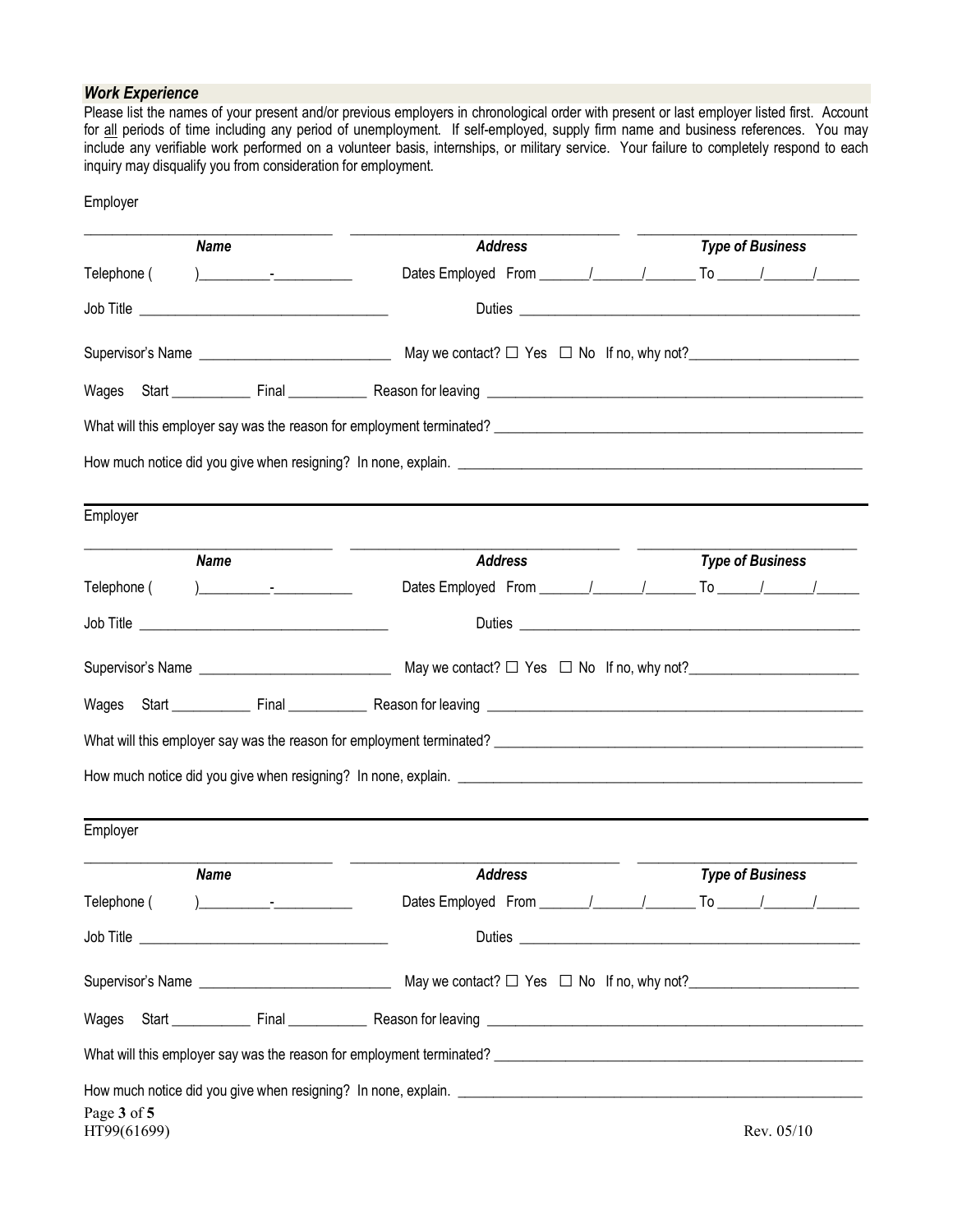Please explain fully any gaps in your employment history in excess of one month.

| Have you ever been terminated or asked to resign from any job? $\Box$ Yes $\Box$ No If Yes, how many times?           |
|-----------------------------------------------------------------------------------------------------------------------|
| Has your employment ever been terminated by mutual agreement? $\Box$ Yes $\Box$ No If Yes, how many times?            |
| Have you ever been given the choice to resign rather than be terminated? $\Box$ Yes $\Box$ No If Yes, how many times? |

 $\_$  ,  $\_$  ,  $\_$  ,  $\_$  ,  $\_$  ,  $\_$  ,  $\_$  ,  $\_$  ,  $\_$  ,  $\_$  ,  $\_$  ,  $\_$  ,  $\_$  ,  $\_$  ,  $\_$  ,  $\_$  ,  $\_$  ,  $\_$  ,  $\_$  ,  $\_$  ,  $\_$  ,  $\_$  ,  $\_$  ,  $\_$  ,  $\_$  ,  $\_$  ,  $\_$  ,  $\_$  ,  $\_$  ,  $\_$  ,  $\_$  ,  $\_$  ,  $\_$  ,  $\_$  ,  $\_$  ,  $\_$  ,  $\_$  ,

 $\_$  ,  $\_$  ,  $\_$  ,  $\_$  ,  $\_$  ,  $\_$  ,  $\_$  ,  $\_$  ,  $\_$  ,  $\_$  ,  $\_$  ,  $\_$  ,  $\_$  ,  $\_$  ,  $\_$  ,  $\_$  ,  $\_$  ,  $\_$  ,  $\_$  ,  $\_$  ,  $\_$  ,  $\_$  ,  $\_$  ,  $\_$  ,  $\_$  ,  $\_$  ,  $\_$  ,  $\_$  ,  $\_$  ,  $\_$  ,  $\_$  ,  $\_$  ,  $\_$  ,  $\_$  ,  $\_$  ,  $\_$  ,  $\_$  ,

#### *References*

Please list the names of additional work-related references we may contact. Individuals with no prior work experience may list school or volunteer-related references.

| Name | Position | Company | Work Relationship (i.e.,<br>supervisor, co-worker) | Telephone |
|------|----------|---------|----------------------------------------------------|-----------|
|      |          |         |                                                    |           |
|      |          |         |                                                    |           |

Please list the names of personal references (not previous employers or relatives) who know you well that we may contact.

| Name | Occupation/Relation | Address | Telephone | Number of Years<br>Known |
|------|---------------------|---------|-----------|--------------------------|
|      |                     |         |           |                          |
|      |                     |         |           |                          |

Referred by:

## **APPLICANT CERTIFICATION**

I certify that all of the information on this application, my resume, or any supporting documents I may present during any interview is and will be complete and accurate to the best of my knowledge. I understand that any falsification, misrepresentation, or omission of any information may result in disqualification from consideration for employment or, if employed, disciplinary action, up to and including immediate termination.

**THIS COMPANY IS AN AT-WILL EMPLOYER AS ALLOWED BY APPLICABLE STATE LAW. THIS MEANS THAT REGARDLESS OF ANY PROVISION IN THIS APPLICATION, IF HIRED, THE COMPANY OR I MAY TERMINATE THE EMPLOYMENT RELATIONSHIP AT ANY TIME, FOR ANY REASON, WITH OR WITHOUT CAUSE OR NOTICE. NOTHING IN THIS APPLICATION OR IN ANY DOCUMENT OR STATEMENT, WRITTEN OR ORAL, SHALL LIMIT THE RIGHT TO TERMINATE EMPLOYMENT AT-WILL. NO OFFICER, EMPLOYEE OR REPRESENTATIVE OF THE COMPANY IS AUTHORIZED TO ENTER INTO AN AGREEMENT-EXPRESS OR IMPLIES-WITH ME OR ANY APPLICANT FOR EMPLOYMENT FOR A SPECIFIED PERIOD OF TIME UNLESS SUCH AN AGREEMENT IS IN A WRITTEN CONTRACT SIGNED BY THE OWNERS OF THE COMPANY.**

IF HIRED, I AGREE TO CONFORM TO THE RULES AND REGULATIONS OF THE COMPANY, AND I UNDERSTAND THAT THE COMPANY HAS COMPLETE DISCRETION TO MODIFY SUCH RULES AND REGULATIONS AT ANY TIME, EXCEPT THAT IT WILL NOT MODIFY ITS POLICY OF EMPLOYMENT AT-WILL.

I authorize the Company or its agents to confirm all statements contained in this application and/or resume as it related to the position I am seeking and to the extent permitted by federal, state, or local law. I agree to complete any requisite authorization forms for the background investigation.

Page **4** of **5** HT99(61699) Rev. 05/10